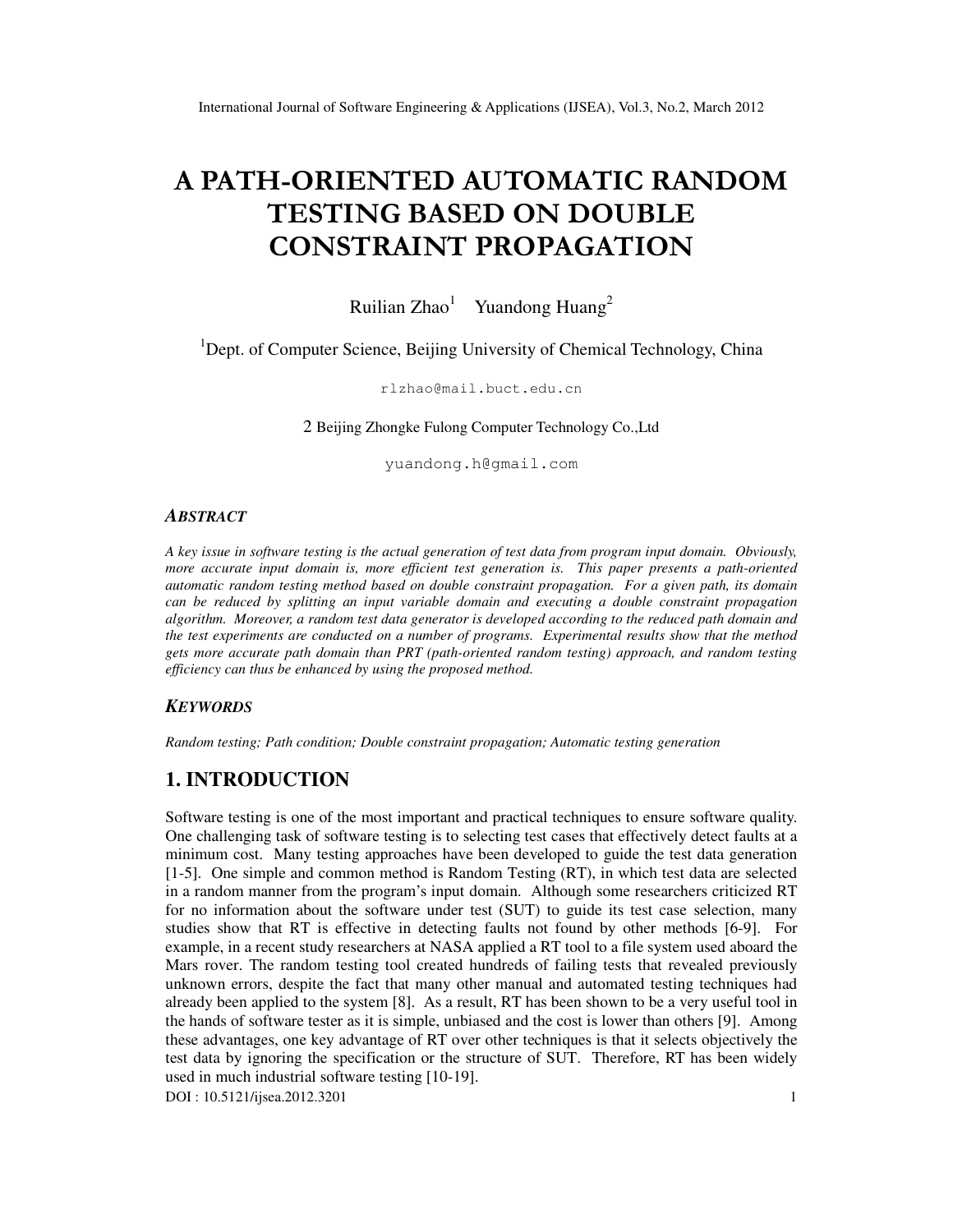Path testing is a well-known software testing technique. The basic idea in path testing is to find at least one test data to activate each selected path. In [10], A. Gotlieb et al. introduced an approach, called path-oriented random testing (PRT), to perform RT at the path level. This approach used backward symbolic execution to derive path conditions corresponding to a selected path, and computed an approximation of the input subdomain by using constraint propagation and constraint refutation over finite domains. Then, a uniform random generator was applied to the approximated subdomain to generate test data. However, it can be observed that some invalid inputs still exist after applying the PRT approach.

So, in this paper, we present a path-oriented automatic random testing method based on Double Constraint Propagation. The approach gets the constraint set of the input variables by source code analysis techniques, and a double constraint propagation algorithm is used to compute the domain of input variables along a chosen path. Then, a random test generator is invoked to generate test data for the selected path. The experiment results show that the domain gotten by our method is more accurate than the PRT, and random testing efficiency can thus be enhanced by using the proposed method.

The remainder of this paper is organized as follows. Section 2 introduces some basic terminologies and random testing technology. Section 3 describes path-oriented random testing strategy. Section 4 present our random test data generation method based on double constraint propagation. Section 5 reports experimental results to show that the method is effective and practicable. Section 6 overviews related work. Finally, the conclusions are presented in Section 7.

# **2. BASIC TERMINOLOGY AND RANDOM TESTING**

### **2.1 Basic Terminology**

A program structure can be represented by a *control flow graph (CFG).* A *path* is a sequence of nodes from entry to exit node. An edge  $(v_i, v_j)$  is called a *branch* if node  $v_i$  corresponds to a decision statement at which the control flow has two or more alternative execution routes, such as **if–then–else**, **switch**, **for** or **while** statements in C programs. Each branch in a control flow graph can be labeled with a *predicate* that describes the conditions under which the branch will be traversed. A predicate is usually connected with a *predicate interpretation* that is obtained by replacing each variable appearing in the predicate with its symbolic value in terms of input variables. Each path is associated with a *path condition* that is the conjunction of all the predicate interpretations that are taken along the path. The path condition represents the constraints that have to be satisfied for inputs in order to execute the path. If path condition corresponding to a path has no solution, meaning the path is non-feasible. So, solving the path conditions yield either to find a test datum on which the path is traversed or to show that the corresponding path is nonfeasible.

#### **2.2 Random Testing**

Random testing is a basic and simple software testing technique, which selects test cases at random from the set of all possible program inputs. When used to detect software failures, RT often selects test cases according to a uniform distribution strategy, that is, all program inputs have the same probability to be chosen as test cases. For example, for a program with 2 input variable *x* and *y*, its input domain D can be represented as *D=Dx*∪*Dy*, where *Dx/Dy,* called variable domain, is a set of all values that input variable  $x/y$  can hold. RT can be implemented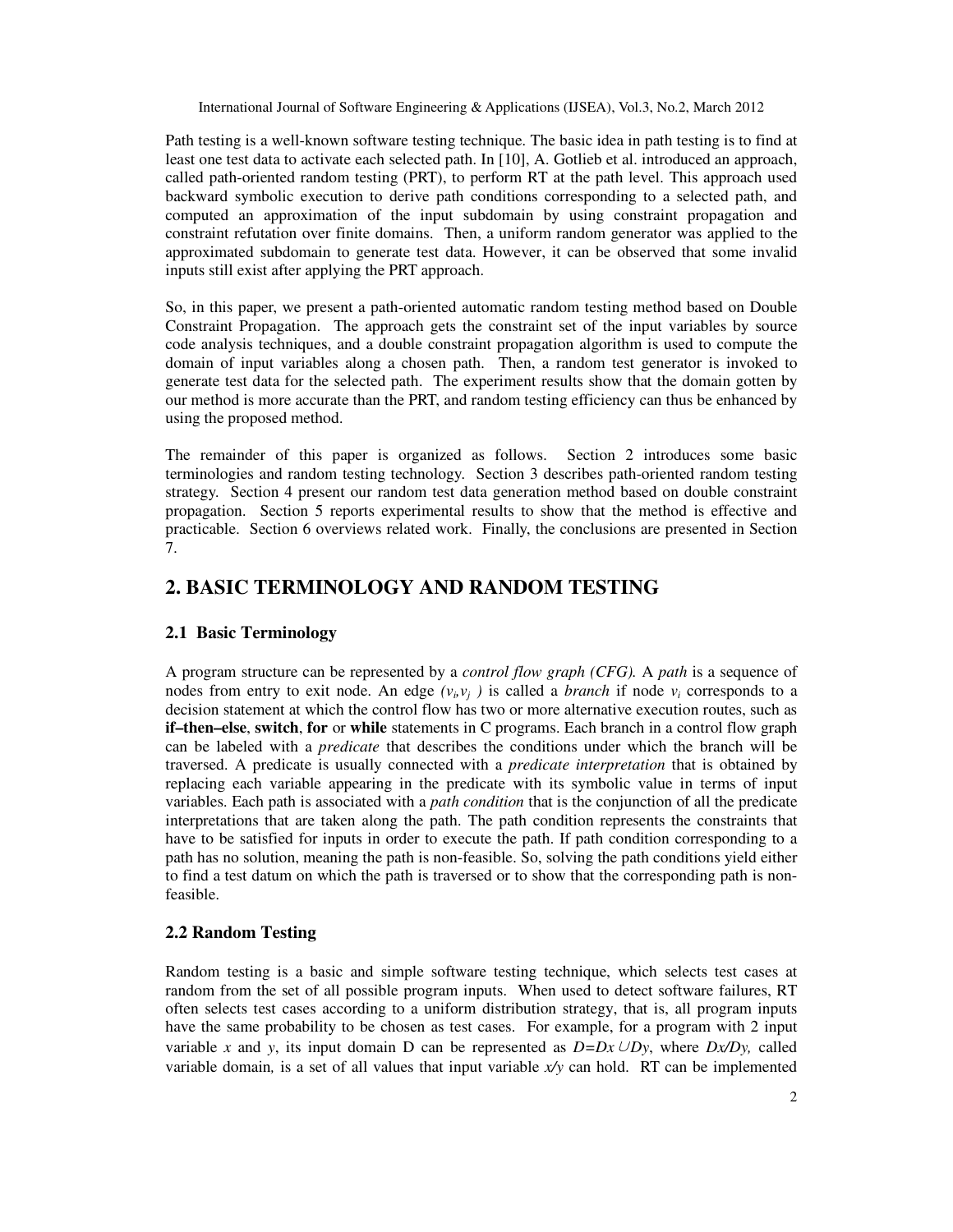just by selecting *x* and *y* from its domain at random, respectively, meaning when selecting *y* without paying attention on the value obtained for *x*. In other word, the two variable values are independently determined. Obviously, if the domain of  $x$  or that of  $y$  can be reduced, the test generation on the invalid domain can be avoided. Therefore, a key question of RT is how to get a precise input domain. If it is difficult to obtain a precise input domain, we hope to get the most approximate solution to the one.

### **3. PATH-ORIENTED RANDOM TESTING**

PRT was first proposed by Gotlieb et al [5] in 2006. PRT works like random testing with the different that selected test data at random to cover a given subset of paths according to a uniform probability distribution over the program's input domain. More specifically, PRT applied constraint propagation to get input domain along a given path, and then a path-oriented random test data generation was performed. The goal of constraint propagation was to shrink the finite variation domain of each variable in order to get an approximation of the solutions with respect to a set of constraints. The PRT algorithm took as inputs a set of variables, a constraint set corresponding to the path conditions of the selected path, and a division parameter  $k$  (a given parameter). The algorithm separated each variable domain into *k* equal sub-domains. If the size of a variable domain could not be divided by *k*, the domain was enlarged until its size could be divided by *k.* By iterating this process over all the *n* input variables, the input domain would be partitioned into  $k^n$  sub-domains. The sub-domains that could not satisfy the path constraints would be omitted. As a result, some invalid inputs were removed, so the test generation efficiency could be increased. For instance, showed by figure 1, the obtained input domain along a path was  $d_2 \mathcal{U}_3 \mathcal{U}_4$ , and the sub-domain  $d_1$  was removed by PRT approach.



Figure1 The input domain by PRT

# **4. PATH-ORIENTED RANDOM TESTING BASED ON DOUBLE CONSTRAINT PROPAGATION**

It can be found from Figure 1 that some invalid inputs still exist after applying the PRT approach. The main reason is the PRT approach enlarges the domain until it can be divided by *k* if it cannot. In this way, some invalid inputs may be introduced. In order to reduce the input domain further, we propose a path-oriented automatic random testing method based on double constraint propagation technique, called DCPRT.

In what follows we will describe in detail how to apply the DCPRT algorithm to automatically generate random test data with respect to each path of the program under test.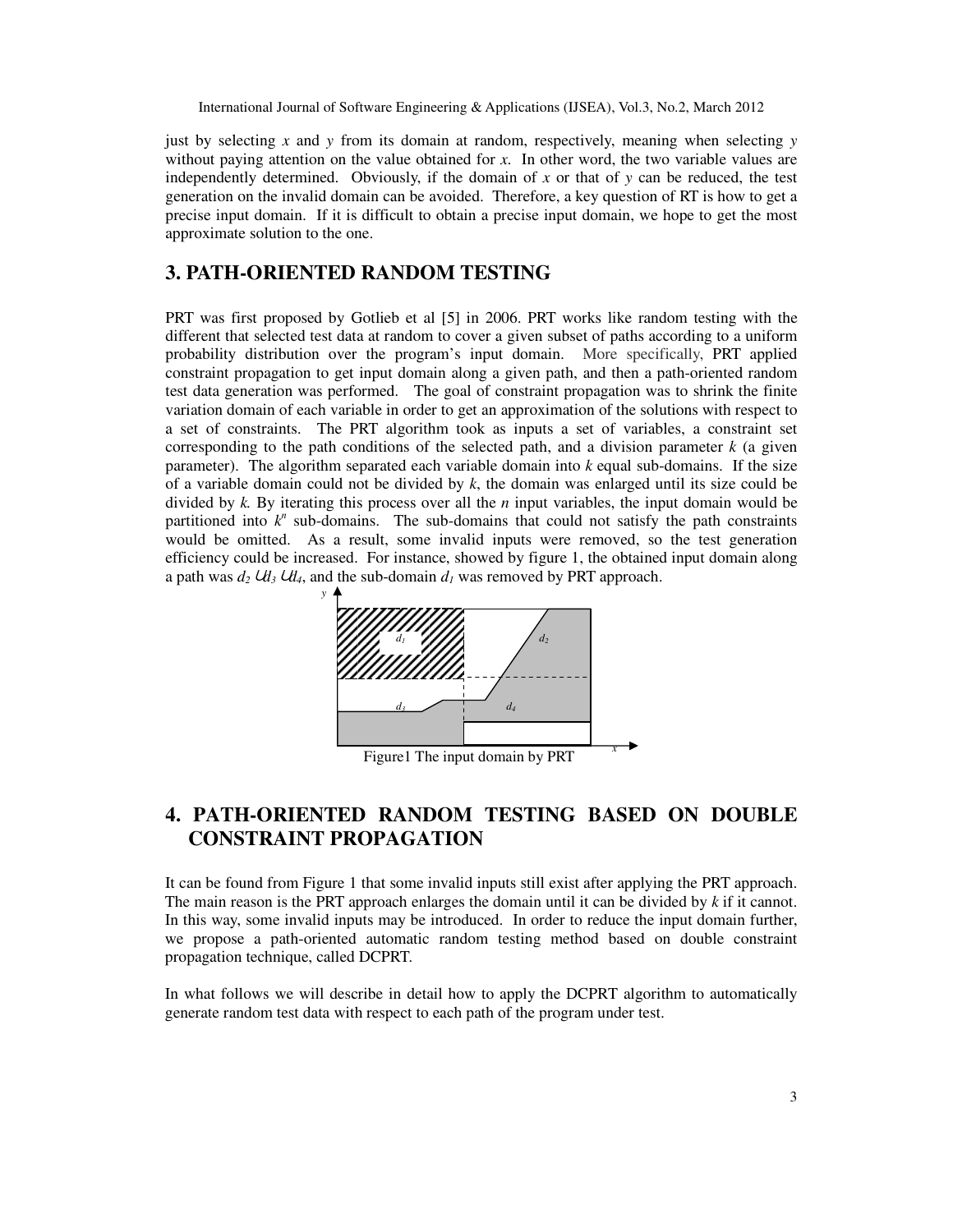#### **4.1 Overview of DCPRT**

Firstly, the DCPRT method analyzes the program under test, and gets a path constraints set with respect to each path of tested program by using program analysis technology. Secondly, a path domain is computed and reduced with the help of the double constraint propagation strategy. In particular, a constraint propagation algorithm is applied to obtain the input domain  $D<sub>l</sub>$  along a selected path. Then, a variable domain, for example  $D<sub>l</sub>x$ , is divided into two parts, and the constraint propagation algorithm is employed again to each of the sub-domains. As a result, a more accurate input domain  $D_2$  is obtained, which contains less invalid domain. Finally, the random test data are generated according to a uniform probability distribution over the domain *D2*.

For example, for the input domain  $D_1$  by PRT, as shown in Figure 1, the result of domain  $D_2$  by using DCPRT method is displayed in Figure 2. After the constraint propagation algorithm is applied firstly, we get the input domain  $D_1 = D_1x \cup D_1y = d_2 \cup d_3 \cup d_4 = \{(x,y)|x \in (0,x_2), y \in (0,y_3)\}.$ Then *x* variable domain  $D_lx$  is portioned into two part, and the constraint propagation algorithm is used secondly. As a result, the input domain  $D_2 = d_2 \mathcal{U} d_{32} \mathcal{U} d_{41} = f(x, y) |x \in (0, x_1)$ , *y*∈ $(0, y_2)$ *}*∪ $f(x, y)$ |*x*∈ $(x_1, x_2)$ ,  $y \in (y_1, y_3)$ *}* is obtained. It can be seen that  $D_2$  is more accurate than  $D_l$  and the DCPRT method not only remove  $d_l$ , but also eliminate the invalid domains  $d_{3l}$  and  $d_{42}$ .



Figure2 The input domain by DCPRT

#### **4.2 Constraint Set Collection**

As mentioned above, a path has a *path condition* which represents the constraints that have to be satisfied for inputs in order to execute the path. This is to say, an input variable is associated with a set of possible values. A constraint is a relation defined on subsets of these variables and denoted valid combination of their values. Constraints restrict possible values that the variables can take. In fact, constraints refer to logistic or arithmetical expressions with respect to input variables along a chosen path, which imply that input variables satisfy some special conditions, namely some restrictions about input variables. A constraint set is the set of the restrictions along the selected path. For example, the path 1-2-3-4-5 of program *foo,* showed in table 1, corresponding constraint set is  $R = \{x \le 100 \& \& y \le 100; y > x + 50; x * y < 60\}$ . In this program code segment, the symbol *ush* is short for unsigned short int.

|  | Table1 Example Program foo |  |  |
|--|----------------------------|--|--|
|--|----------------------------|--|--|

ush foo(ush  $x$ , ush  $y$ ){ 1. if (*x<=100 && y<=100*){ 2. if (*y > x + 50*) 3. ... 4. if (*x \* y < 60*) 5.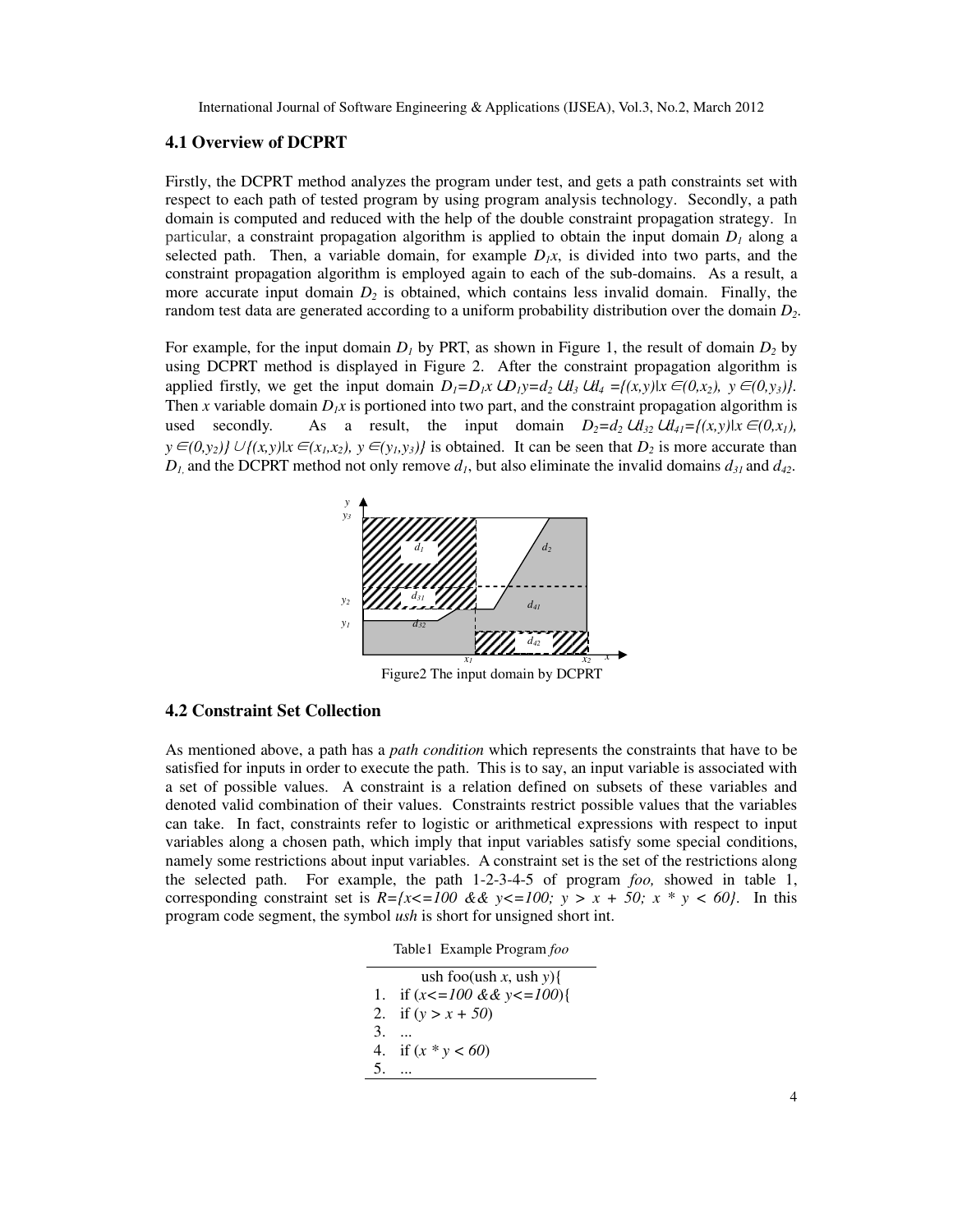In the research reported in the paper, we construct a mapping relation between special functions as well as special expressions (EF/EO) and constraint formulas, shown in table 2, on the basis of analysis on many C-language codes. A special function (expression) refers to the function that has some special requirements to input variables. Table 2 lists some special functions (expression) and their corresponding constraint formulas. If some functions or expressions in the left list are encountered along a path, then the corresponding constraint formulas are added into its constraint set.

Table 2 The relation between EF/EO and constraint formula

| EF/EO   | Constraint Formula                |
|---------|-----------------------------------|
| log(x)  | x > 0                             |
| sqrt(x) | x>0                               |
| $x + C$ | $x_{min} \leq x + C \leq x_{max}$ |
| C/x     | $x\neq 0$                         |
| .       | .                                 |

The constraint set collection is completed by using program analysis technology. In detail, firstly, the program is analyzed, its control flow graph is gained, and paths are produced by Breadth-First search strategy. Secondly, for each path, corresponding branch conditions, special functions, special expressions and so on, are collected with the help of GCC [20]. As a result, we get the constraint set for each path.

#### **4.3 Double Constraint Propagation**

In order to obtain over-approximated input domain, we use a double constraint propagation algorithm on the constraint set to compute its input domains along a selected path. The double constraint propagation algorithm does not simply employ the constraint propagation two times, but is a process of approaching to the real input domain by reducing input variable domains step by step according to the appearance order of input variables. For example, for the program showed in Table 1, the constraint set along the path 1-2-3-4-5 is as follows:

$$
R = \begin{cases} x \le 100 \& \& y \le 100 \cdots (1) \\ y > x + 50 \cdots (2) \\ x \ast y < 60 \cdots (3) \end{cases}
$$

The variable *x* and *y* are all unsigned short *int* type. The initial input domain is  $D_0 = \{x \in (0, +\infty),$ *y*∈ $(0, +∞)$ }, The approximate solution gotten from constraint (1) is *D<sub>1</sub>*={*x*∈ $(0,100)$ , *y*∈ $(0,100)$ }, the solution gotten from constraint (1) and (2) is  $D_2 = \{x \in (0, 49), y \in (51, 100)\}\)$ , and the solution gotten from constraint (1) to (3) is  $D_3 = \{x \in (0,1), y \in (51,100)\}\)$ .  $D_3$  is the result of using the constraint propagation firstly, we can see that when *x*=1 and *y*>60, it can not satisfy the constraint. So we apply the constraint propagation again, the result is  $D_4 = (x=0, y \in (51,100)) \cup (x=1,$ *y*∈*(52,60)}*.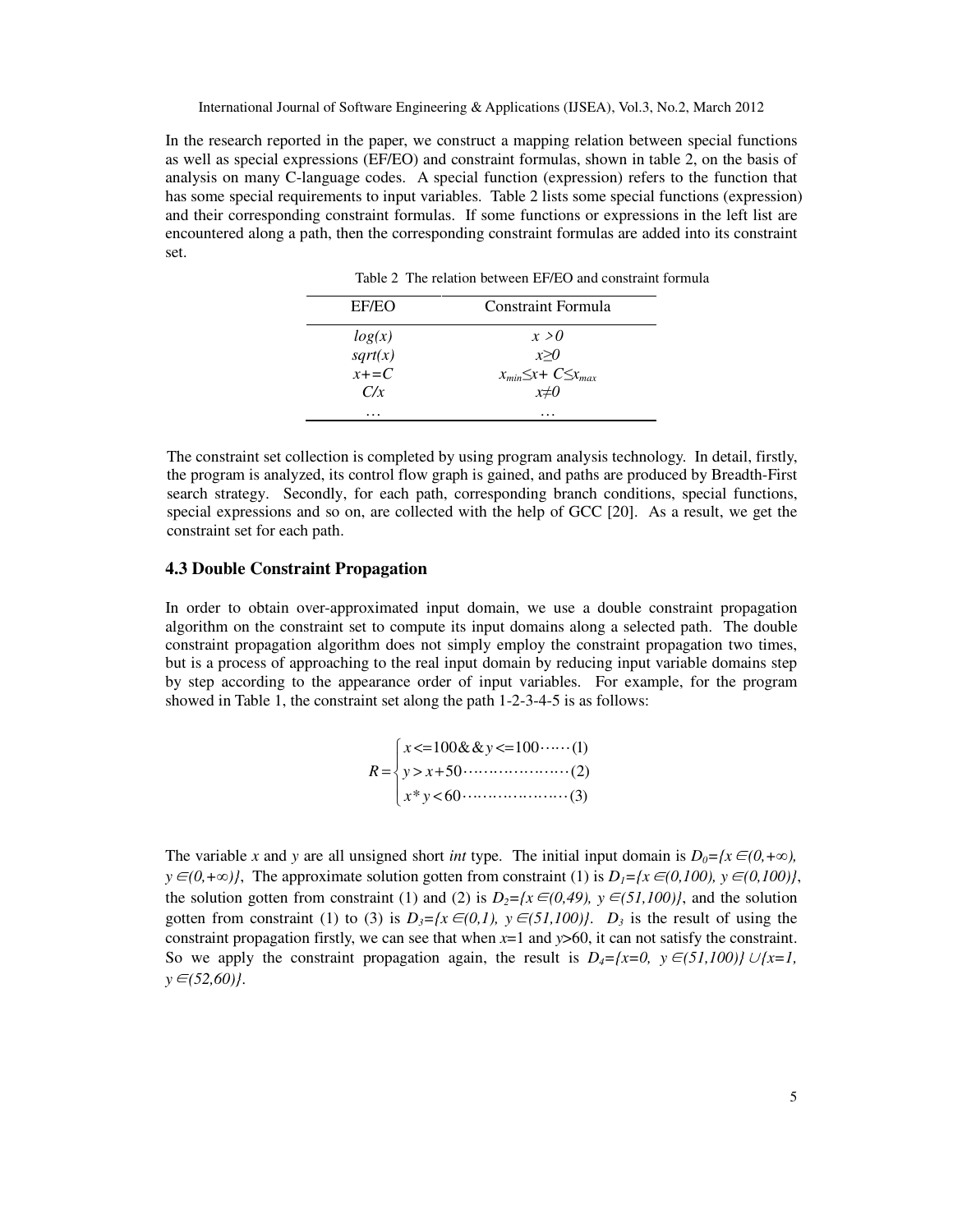The algorithm of the double constraint propagation is as follows:

| <b>Algorithm:</b> Double constraint propagation                                             |
|---------------------------------------------------------------------------------------------|
| Input: $R$ — Constraint set along a given path ( <i>the number of the constraint is n</i> ) |
| $I$ — The set of input variables                                                            |
| Output: $D$ — The input domain along the given path                                         |
| S1. Initial the input domain, get the domain $D_1$                                          |
| S2. Apply the constraint propagation to R                                                   |
| S2.1. Let $i=1$                                                                             |
| S2.2. Compute the $i^{\text{th}}$ constraint, get the new domain $D_i$                      |
| $S2.3. i = i + 1$                                                                           |
| S2.4. If $i \le n$ , repeat to S2.2, Else S3.                                               |
| S3. Find a variable from set I whose value is more than 1 until there is no variable        |
| can be selected, then S5.                                                                   |
| Divide the variable domain into two parts, get the domain $D_{n+1}$ and $D_{n+2}$ .         |
| S4. Apply the constraint propagation to the two sub-domain.                                 |
| Goto S2.1                                                                                   |
| S5. Output the final domain D                                                               |

Moreover, we develop a prototype based on the double constraint propagation algorithm for random testing. It uses above algorithm to get reduced input domain, then generates random test data automatically according to a uniform probability distribution, and tests the program under test.

# **5. EXPERIMENTAL AND EVALUATION**

To evaluate the double constraint propagation based path-oriented random testing (DCPRT), we compare it with path-oriented Random Testing (PRT) by computing the reduced input domain on program *foo* and *wage.* 

### **5.1 Experiments on Program** *foo*

For program *foo* in table 1, we compute the input domain with respect to the path 1-2-3-4-5 by using RT, PRT and our DCPRT method, respectively. The results of input domain as well as corresponding test points are showed in Table 3. The input domain by RT contains 10201 possible test points, whereas the input domain by PRT consists of 68 which much are fewer than RT. It can be further observed that there are still some invalid points, such as  $(x,y)=(0,100)$  in the domain of PRT. The invalid points can be omitted since no enlargement is introduced when a variable domain is divided by using the DCPRT. So, there is no invalid domain and points added. The input domain by DCPRT is made of 59 possible points in *foo* program, less than PRT. Hence, obtained input domain along a given path is more accurate by using the DCPRT method.

| Approach     | Input domain                                           | Test points |
|--------------|--------------------------------------------------------|-------------|
| RT           | $\{x \in (0,100), y \in (0,100)\}\$                    | 10201       |
| $PRT(k=2)$   | $\{x=0, y \in (51,100)\} \cup \{x=1, y \in (51,67)\}\$ | 68          |
| <b>DCPRT</b> | $\{x=0, y \in (51,100)\} \cup \{x=1, y \in (52,60)\}$  | 59          |

|  |  |  |  |  |  | Table 3 The input domain of the foo program |
|--|--|--|--|--|--|---------------------------------------------|
|--|--|--|--|--|--|---------------------------------------------|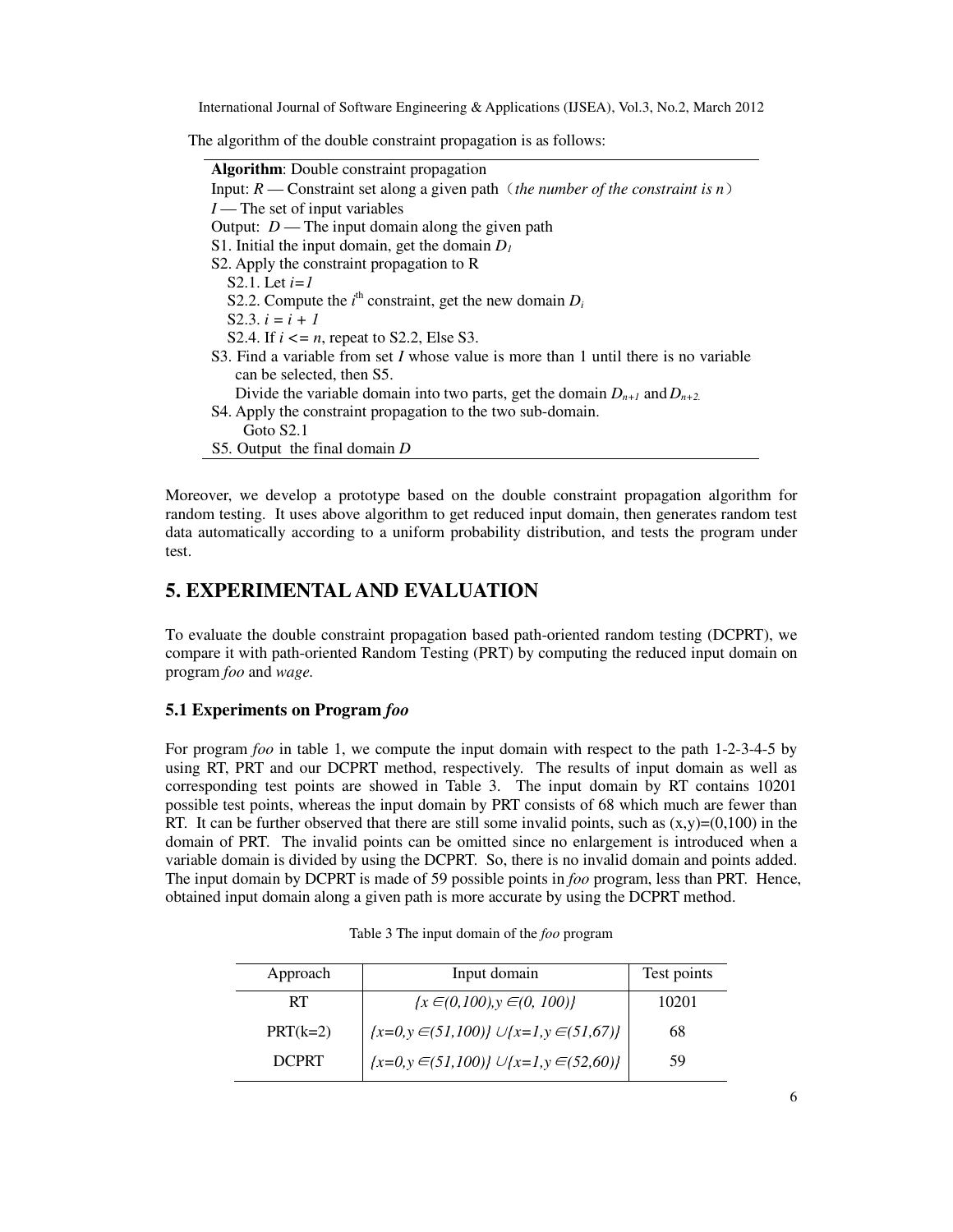In addition, the DCPRT method considers the special functions and special expressions, while is not involved in PRT. For example, if there is a special function  $log(x)$  before the first *if* statement of the program showed in Table 1,  $x=0$  must be removed from its input domain. As a result, the final input domain should be  $D=\{x=1, y \in (52,60)\}.$ 

#### **5.2 Experiments on Program** *wage*

Table 4 gives a program of computing real wage of the retired officials, shorted for *wage*. For this program, we compute the input domain with respect to the path 1-2-3-4-5-6-7-8-9 by using RT, PRT and DCPRT, respectively. The input domain as well as corresponding test points are given in Table 5. It is clear that the DCPRT method can get more reduced input domain than PRT.

Table 4 The *wage* program

// compute real wage of the retired officials (tax rate is below 20%)  $\frac{1}{x}$ : the proportion according to the number of the retired years, multiply 100 //*y*: the wage of one month just before retiring ush calc\_wage(ush *x*, ush *y*){ 1. int  $r = 0$ ; //test variable, is used to record the executed path. 2. int  $wage = 0$ ; //the retired wage after tax //judge the proportion (50%-90%) is correct or not 3. if(*x>=50 && x<=90*){ 4.  $r == 0x1$ : //judge the wage scope is valid or not 5. if(*y>=500 && y<=20000*){ 6.  $r += 0x2$ ; //suppose when income is less than 5000, the tax rate is  $15\%$ , more is  $20\%$ 7. if(*x\*y<=500000*){ 8.  $r += 0x4$ ; 9. *wage* =  $x * y * (100 - 15) / 100$ ; //compute the wage //print the *wage* list … } } } return r; }

| Table 5 The input domain of the <i>wage</i> program |  |
|-----------------------------------------------------|--|
|-----------------------------------------------------|--|

| Approach     | Input domain                                                                                                                                                                  | <b>Test</b><br>points |  |
|--------------|-------------------------------------------------------------------------------------------------------------------------------------------------------------------------------|-----------------------|--|
| <b>RT</b>    | $x \in (50,90), y \in (500,10000)$                                                                                                                                            | 380000                |  |
| $PRT(k=2)$   | $\{x \in (50,70), y \in (5251,10001)\} \cup \{x \in (71,91), y \in (5251,10001)\}$<br>$\cup \{x \in (50, 70), y \in (500, 5250)\} \cup \{x \in (71, 91), y \in (500, 5250)\}$ | 389543                |  |
|              | $\cup$ {x=91,y ∈(5251,10001)} $\cup$ {x ∈(50,90),y=100001}                                                                                                                    |                       |  |
| <b>DCPRT</b> | $\{x \in (50, 70), y \in (500, 10000)\} \cup \{x \in (71, 90), y \in (500, 7402)\}\$                                                                                          |                       |  |
|              | $-\{x \in (71, 91), y \in (7403, 10000)\}\$                                                                                                                                   | 262338                |  |

7 More detailed, the original result of input domain is  $D_1 = (x \in (50, 90), y \in (500, 10000))$ , by using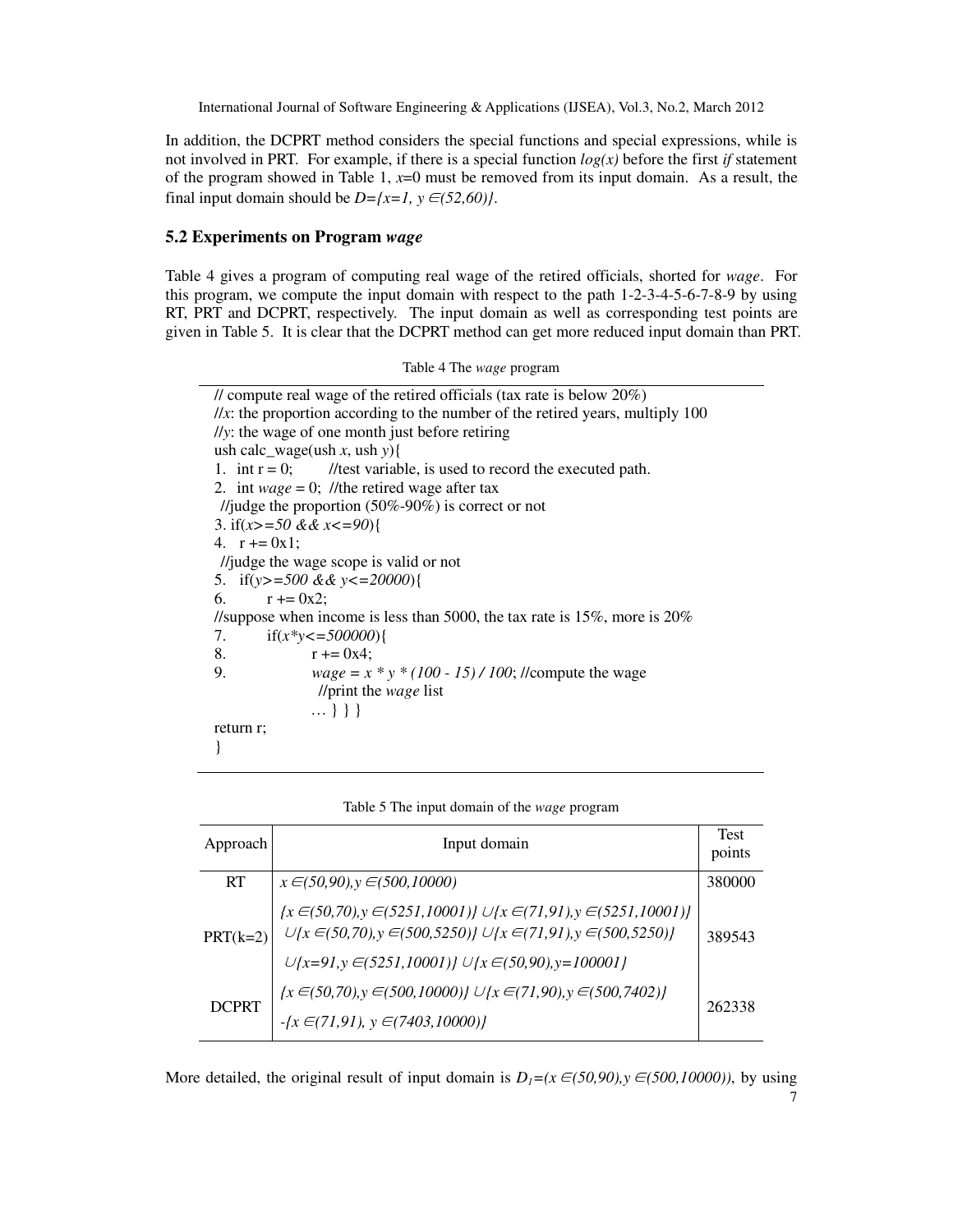program analysis technology, showed in Figure 3 with shadow. In order words, the test data are generated randomly from  $D_1$ , i.e. RT.



Figure 3 The input domain of *wage* by first step

And then, the PRT approach divides the domain of all input variables into 2 same parts. As a result, the domain  $D<sub>I</sub>$  is divided into four equal sub-domains, i.e.,  $d<sub>I</sub>~d<sub>4</sub>$  showed in Figure 4. More detail, *d1={x*∈*(50,70),y*∈*(5251,10001)}*, *d2={x*∈*(71,91),y*∈*(5251,10001)}*, *d3={x*∈*(50,70),y*∈*(500,5250)}* and *d4={x*∈*(71,91),y*∈*(500,5250)}*.

In addition,  $d_5 = {x=91, y ∈ (5251,10001)} ∪ {x ∈ (50,90), y=100001}$  is the enlarged part by using PRT. The final reduced result is  $D_{PRT} = \{x \in (50, 91), y \in (500, 10001)\}\)$ . For the program *wage*, PRT fails to reduce the input domain; on the contrary, it introduced  $(10001-500+1)+(90-50+1)$ =9543 invalid points.



Figure 4 The input domain of *wage* by PRT(k=2)

The input domain gotten by using DCPRAT is  $D_{DCPRT} = \{x \in (50, 70), y \in (500, 10000)\}$  ∪ *{x*∈*(71,90),y*∈*(500,7402)}*, and it removed *d2={x*∈*(71,91), y*∈*(7403,10000)}*. Hence, (10000-  $7402$ <sup>\*</sup>(90-70)=51960 invalid points are eliminated, showed in Figure 5.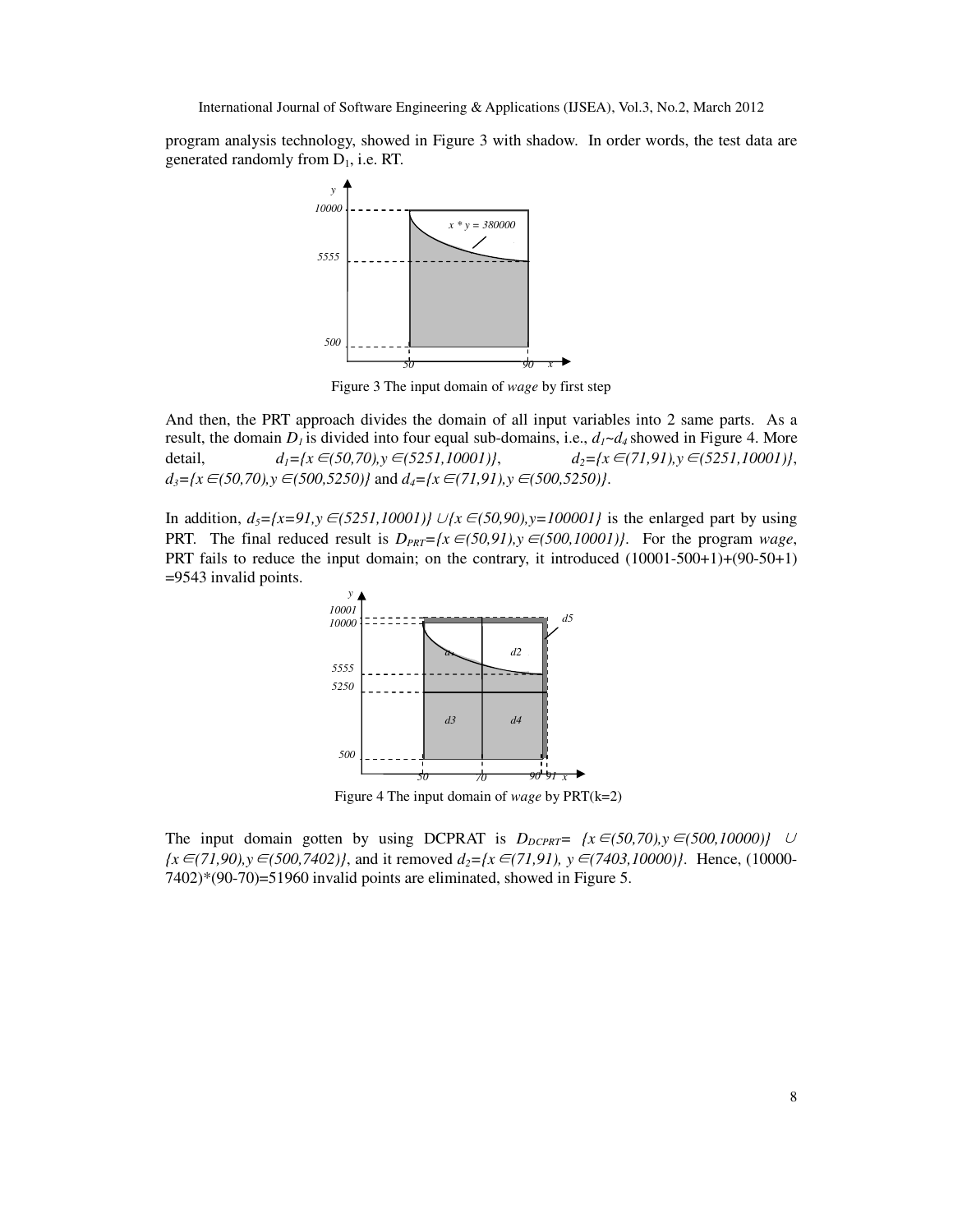

Figure 5 The input domain of *wage* by DCPRT

So, we can see that PRT introduce some invalid points, but the DCPRT method never introduces new invalid points. And at the same time, it eliminates some invalid points. As a result, the input domain can be reduced effectively.

### **6. RELATED WORK**

Random testing is a widely used software testing technology. The fundamental idea behind random testing is that it generates test inputs at random from the input domain of SUT. Researchers and practitioners have implemented random test tools for various areas, including Unix utilities, Windows GUI applications, Haskell programs, and object-oriented programs [15]. But the key of the random test tools is the same, this is to say, when a choice is to be made in constructing a test input, a random generator makes the choice randomly, not deterministically [16-18].

PRT is a path-oriented random testing technique that aims at generating randomly test data that execute a path within a program. A. Groce et al employed constraint propagation and constraint refutation to get a uniform sequence of test data that triggers a selected path [5, 10]. Godefroid et al proposed a randomized algorithm that generates test suites to activate a path by using symbolic execution and constraint propagation over finite domains in the tools DART (Directed Automated Random Testing) [19]. They got very good experimental results on C programs extracted from real-world applications.

In contrast to PRT, our DCPRT method employs a double constraint propagation strategy to obtain a more accurate path domain.

### **7. CONCLUSION**

In this paper, we propose a path-oriented automatic random testing method based on double constraint propagation strategy. The constraint set is obtained along the selected path by program analysis techniques, the reduced input domain is computed by using double constraint propagation strategy, and random test data are generated on the reduced input domain. Moreover, our DCPRT is compared with the PRT method. It can be showed that our method can get more precise input domain than PRT. As a result, the random testing effectiveness can thus be remarkably enhanced by using the proposed method.

The input domain acquired by using double constraint propagation can be not only used in test data generation, but also can be applied in many other areas for software testing automation. The further work is to extend the DCPRT method to deal with more types of test data, achieve the test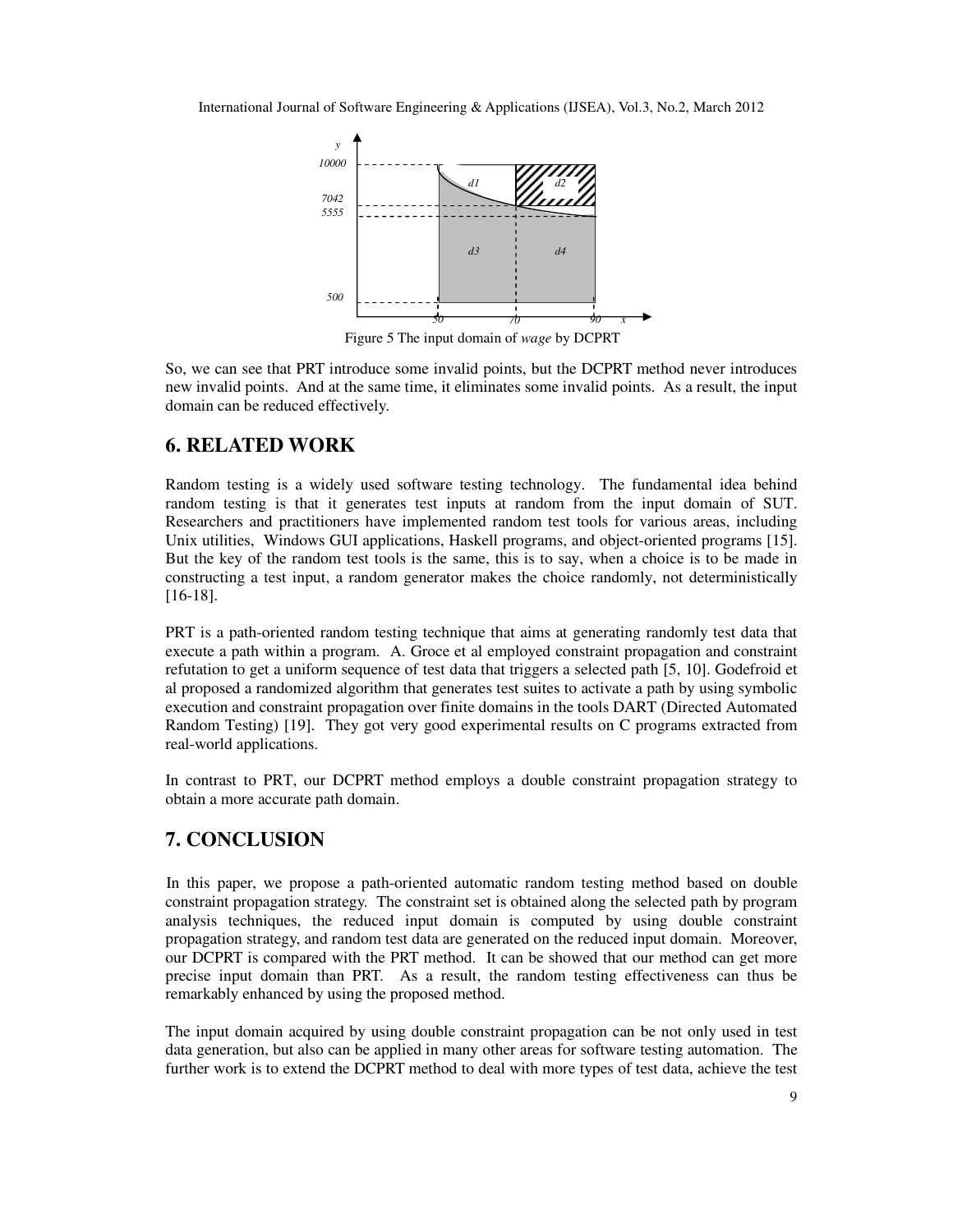data generation for the boundary of the input domain, and enlarge the scope of application.

### **ACKNOWLEDGEMENT**

This work was supported in part by National Natural Science Fund of China under Grant No.61073035 and No.60903002.

### **REFERENCES**

- [1] R. Zhao, Lyu, Michael R. and Y. Min. Automatic string test data generation for detecting domain errors, Software. Testing, Verification and Reliability, 20(3):209-236, 2010.
- [2] B. Korel. Automated Software Test Data Generation, IEEE Transactions on Software Engineering, 16(8): 870-879, 1990.
- [3] Ali, Shaukat and Briand, Lionel C. and Hemmati, Hadi and Panesar-Walawege, Rajwinder Kaur, A Systematic Review of the Application and Empirical Investigation of Search-Based Test Case Generation, IEEE Transactions on Software Engineering, 36(6):742-762, 2010.
- [4] H.Tahbildar and B.Kalita. Heuristic Approach of Automated Test Data Generation for Programs Having Array of Different Dimensions and Loops with Variable Number of Iteration. International Journal of Software Engineering & Applications, 1(4):75-93, October 2010.
- [5] A. Gotlieb and M. Petit. Path-oriented random testing. In 1st ACM Int. Workshop on Random Testing (RT'06), Portland, Maine, July 2006.
- [6] J. Duran and S. Ntafos. An Evaluation of Random Testing. IEEE Transactions on Software Engineering, 10(4):438–444, Jul. 1984.
- [7] D. Hamlet and R. Taylor. Partition Testing Does Not Inspire Confidence. IEEE Transactions on Software Engineering, 16(12):1402–1411, Dec. 1990.
- [8] A. D. Groce, G. Holzmann, and R. Joshi. Randomized differential testing as a prelude to formal verification. In ICSE '07: Proceedings of the 29th International Conference on Software Engineering, Minneapolis, MN, USA, 2007.
- [9] A. Arcuri, M. Z. Iqbal, and L. Briand. Formal analysis of the effectiveness and predictability of random testing. In ACM International Symposium on Software Testing and Analysis (ISSTA), 219– 229, 2010.
- [10] A. Gotlieb and M. Petit. A Uniform Random Test Data Generator for Path Testing, Journal of Systems and Software, 83, 12: 2618-2626,2010.
- [11] A. Arcuri and L. Briand. Adaptive Random Testing: An Illusion of Effectiveness? In ACM International Symposium on Software Testing and Analysis (ISSTA), 265-275, 2011.
- [12] T. Y. Chen, F. Kuo, and Z. Zhou. On favourable conditions for adaptive random testing. International Journal of Software Engineering and Knowledge Engineering, 17(6):805–825, 2007.
- [13] T. Y. Chen, F. C. Kuo, and H. Liu. Distributing test cases more evenly in adaptive random testing. Journal of Systems and Software (JSS), 81(12):2146–2162, 2008.
- [14] T. Y. Chen, F. C. Kuo, and H. Liu. Application of a failure driven test profile in random testing. IEEE Transactions on Reliability, 58(1):179–192, 2009.
- [15] C. Pacheco. Directed Random Testing, Doctor Thesis, Massachusetts Institute of Technology 2009.
- [16] T. Y. Chen, F. Kuoa, R. G. Merkela, and T. Tseb. Adaptive random testing: The art of test case diversity. Journal of Systems and Software (JSS), 83(1): 60-66, 2010.
- [17] F. C. Kuo, T. Y. Chen, H. Liu, and W. K. Chan. Enhancing adaptive random testing for programs with high dimensional input domains or failure-unrelated parameters. Software Quality Journal, 16(3):303–327, 2008.
- [18] A. F. Tappenden and J. Miller. A Novel Evolutionary Approach for Adaptive Random Testing. IEEE Transactions on Reliability, 58(4): 619-633, 2009.
- [19] P. Godefroid, N. Klarlund, & K. Sen. Dart: Directed automated random testing. In Proceedings of ACM SIGPLAN Conference on Programming Language Design and Implementation (PLDI'05) 213– 223, 2005.
- [20] M. S. Richard and the GCC Developer community. Using the GNU Compiler Collection (GCC) For GCC 4.1.1[Z/OL]. Free Software Foundation, Inc. 9-10, 2005.